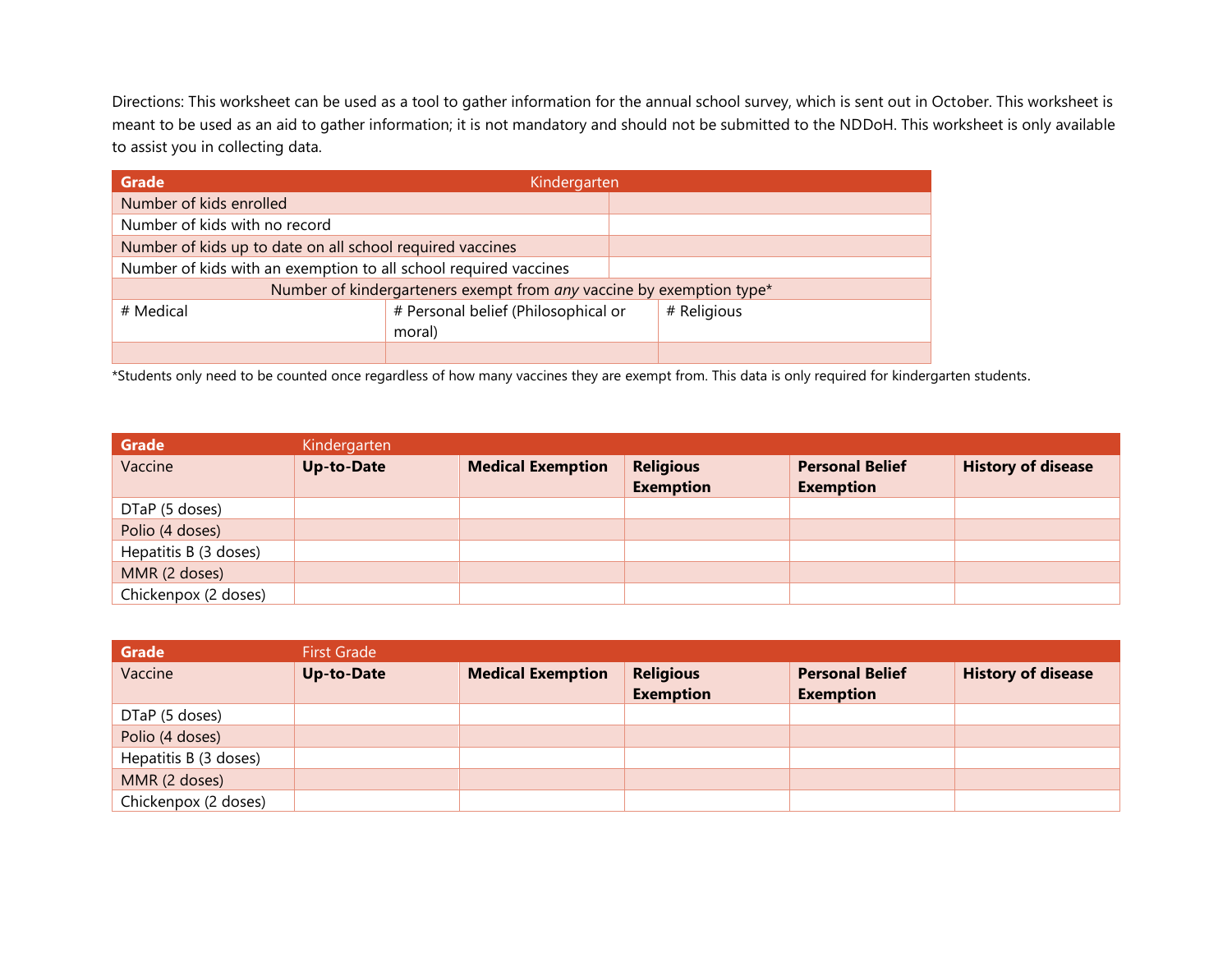| <b>Grade</b>          | Second Grade      |                          |                                      |                                            |                           |
|-----------------------|-------------------|--------------------------|--------------------------------------|--------------------------------------------|---------------------------|
| Vaccine               | <b>Up-to-Date</b> | <b>Medical Exemption</b> | <b>Religious</b><br><b>Exemption</b> | <b>Personal Belief</b><br><b>Exemption</b> | <b>History of disease</b> |
| DTaP (5 doses)        |                   |                          |                                      |                                            |                           |
| Polio (4 doses)       |                   |                          |                                      |                                            |                           |
| Hepatitis B (3 doses) |                   |                          |                                      |                                            |                           |
| MMR (2 doses)         |                   |                          |                                      |                                            |                           |
| Chickenpox (2 doses)  |                   |                          |                                      |                                            |                           |

| Grade                 | <b>Third Grade</b> |                          |                                      |                                            |                           |
|-----------------------|--------------------|--------------------------|--------------------------------------|--------------------------------------------|---------------------------|
| Vaccine               | <b>Up-to-Date</b>  | <b>Medical Exemption</b> | <b>Religious</b><br><b>Exemption</b> | <b>Personal Belief</b><br><b>Exemption</b> | <b>History of disease</b> |
| DTaP (5 doses)        |                    |                          |                                      |                                            |                           |
| Polio (4 doses)       |                    |                          |                                      |                                            |                           |
| Hepatitis B (3 doses) |                    |                          |                                      |                                            |                           |
| MMR (2 doses)         |                    |                          |                                      |                                            |                           |
| Chickenpox (2 doses)  |                    |                          |                                      |                                            |                           |

| Grade                 | Fourth Grade      |                          |                                      |                                            |                           |
|-----------------------|-------------------|--------------------------|--------------------------------------|--------------------------------------------|---------------------------|
| Vaccine               | <b>Up-to-Date</b> | <b>Medical Exemption</b> | <b>Religious</b><br><b>Exemption</b> | <b>Personal Belief</b><br><b>Exemption</b> | <b>History of disease</b> |
| DTaP (5 doses)        |                   |                          |                                      |                                            |                           |
| Polio (4 doses)       |                   |                          |                                      |                                            |                           |
| Hepatitis B (3 doses) |                   |                          |                                      |                                            |                           |
| MMR (2 doses)         |                   |                          |                                      |                                            |                           |
| Chickenpox (2 doses)  |                   |                          |                                      |                                            |                           |

| Grade                 | <b>Fifth Grade</b> |                          |                                      |                                            |                           |
|-----------------------|--------------------|--------------------------|--------------------------------------|--------------------------------------------|---------------------------|
| Vaccine               | <b>Up-to-Date</b>  | <b>Medical Exemption</b> | <b>Religious</b><br><b>Exemption</b> | <b>Personal Belief</b><br><b>Exemption</b> | <b>History of disease</b> |
| DTaP (5 doses)        |                    |                          |                                      |                                            |                           |
| Polio (4 doses)       |                    |                          |                                      |                                            |                           |
| Hepatitis B (3 doses) |                    |                          |                                      |                                            |                           |
| MMR (2 doses)         |                    |                          |                                      |                                            |                           |
| Chickenpox (2 doses)  |                    |                          |                                      |                                            |                           |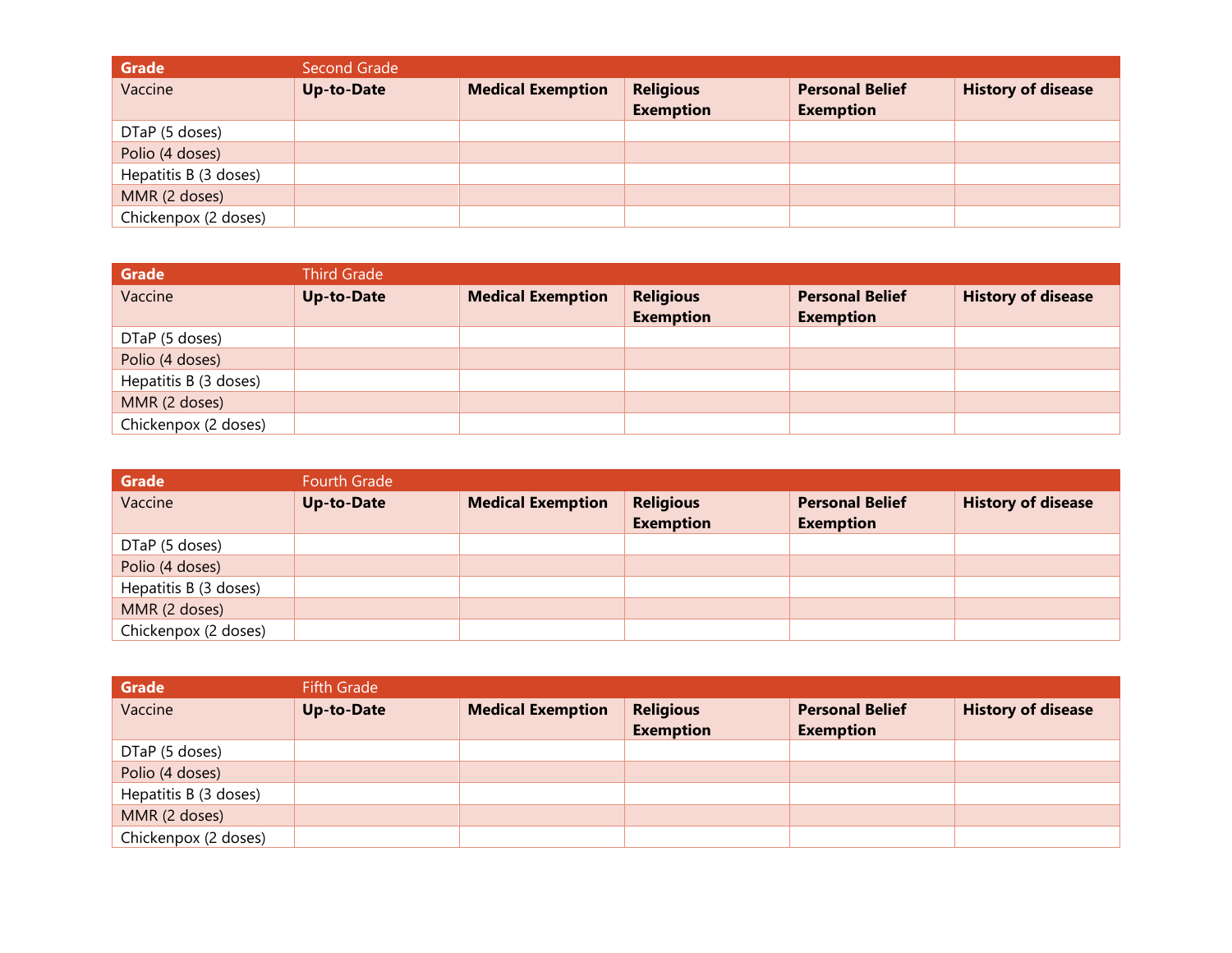| <b>Grade</b>          | <b>Sixth Grade</b> |                          |                                      |                                            |                           |
|-----------------------|--------------------|--------------------------|--------------------------------------|--------------------------------------------|---------------------------|
| Vaccine               | <b>Up-to-Date</b>  | <b>Medical Exemption</b> | <b>Religious</b><br><b>Exemption</b> | <b>Personal Belief</b><br><b>Exemption</b> | <b>History of disease</b> |
| DTaP (5 doses)        |                    |                          |                                      |                                            |                           |
| Polio (4 doses)       |                    |                          |                                      |                                            |                           |
| Hepatitis B (3 doses) |                    |                          |                                      |                                            |                           |
| MMR (2 doses)         |                    |                          |                                      |                                            |                           |
| Chickenpox (2 doses)  |                    |                          |                                      |                                            |                           |

| <b>Grade</b>           | Seventh Grade     |                          |                                      |                                            |                           |
|------------------------|-------------------|--------------------------|--------------------------------------|--------------------------------------------|---------------------------|
| Vaccine                | <b>Up-to-Date</b> | <b>Medical Exemption</b> | <b>Religious</b><br><b>Exemption</b> | <b>Personal Belief</b><br><b>Exemption</b> | <b>History of disease</b> |
| Polio (4 doses)        |                   |                          |                                      |                                            |                           |
| Hepatitis B (3 doses)  |                   |                          |                                      |                                            |                           |
| MMR (2 doses)          |                   |                          |                                      |                                            |                           |
| Chickenpox (2 doses)   |                   |                          |                                      |                                            |                           |
| Tdap (1 dose)          |                   |                          |                                      |                                            |                           |
| Meningococcal (1 dose) |                   |                          |                                      |                                            |                           |

| <b>Grade</b>           | Eighth Grade      |                          |                                      |                                            |                           |
|------------------------|-------------------|--------------------------|--------------------------------------|--------------------------------------------|---------------------------|
| Vaccine                | <b>Up-to-Date</b> | <b>Medical Exemption</b> | <b>Religious</b><br><b>Exemption</b> | <b>Personal Belief</b><br><b>Exemption</b> | <b>History of disease</b> |
| Polio (4 doses)        |                   |                          |                                      |                                            |                           |
| Hepatitis B (3 doses)  |                   |                          |                                      |                                            |                           |
| MMR (2 doses)          |                   |                          |                                      |                                            |                           |
| Chickenpox (2 doses)   |                   |                          |                                      |                                            |                           |
| Tdap (1 dose)          |                   |                          |                                      |                                            |                           |
| Meningococcal (1 dose) |                   |                          |                                      |                                            |                           |

| <b>Grade</b>           | <b>Ninth Grade</b> |                          |                                      |                                            |                           |
|------------------------|--------------------|--------------------------|--------------------------------------|--------------------------------------------|---------------------------|
| Vaccine                | <b>Up-to-Date</b>  | <b>Medical Exemption</b> | <b>Religious</b><br><b>Exemption</b> | <b>Personal Belief</b><br><b>Exemption</b> | <b>History of disease</b> |
| Polio (4 doses)        |                    |                          |                                      |                                            |                           |
| Hepatitis B (3 doses)  |                    |                          |                                      |                                            |                           |
| MMR (2 doses)          |                    |                          |                                      |                                            |                           |
| Chickenpox (2 doses)   |                    |                          |                                      |                                            |                           |
| Tdap (1 dose)          |                    |                          |                                      |                                            |                           |
| Meningococcal (1 dose) |                    |                          |                                      |                                            |                           |